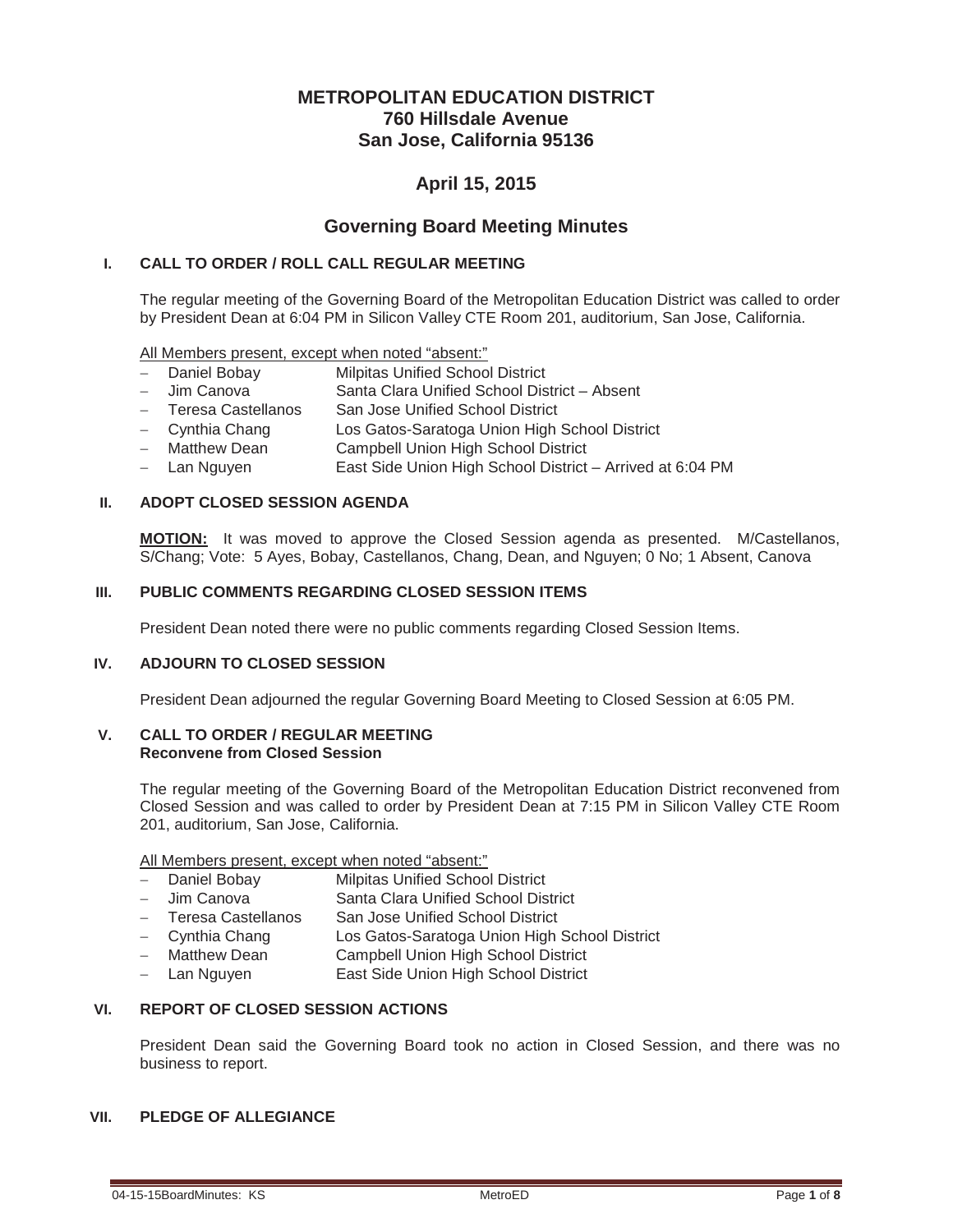The Pledge of Allegiance was led by SVCTE Film and Video Student Thanh Nguyen; she attends Evergreen Valley High School.

#### **VIII. ADOPT AGENDA**

**MOTION:** It was moved to approve the agenda as presented. M/Castellanos, S/Nguyen; Vote: 6 Ayes, Bobay, Canova, Castellanos, Chang, Dean, and Nguyen; 0 No

### **IX. PUBLIC COMMENTS**

President Dean noted there was one member from the public who will comment on Board Item #14, *Approve Resolution #16-04-15-15, National Teacher Appreciation Week, May 4-8, 2015 and California Day of the Teacher, May 13, 2015*.

### **X. STUDENT REPORTS**

A. Silicon Valley Adult Education (SVAE) Student

Margarita Cortes is an advanced SVAE English Second Language (ESL) student. She said although she was born in the United States, she was raised for most of her life in Mexico. She said this is her first year as a student of SVAE, and she is studying English, typing, and U.S. History. She said she really likes SVAE; the school, teachers, and curriculum are all very good for ESL students. She said she feels very confident when she speaks English, and she loves communicating with people from other countries. She said she wants to obtain her GED and attend a technical college to get a better job. She said because she did not have an opportunity to study in Mexico, she appreciates her education at SVAE and the instructors who teach the students how to speak English. She said she hopes the Board continues the ESL programs at SVAE because they are very helpful to new immigrants.

B. Silicon Valley Career Technical Education (SVCTE) Students

A group of SVCTE students who participated in the state-level SkillsUSA competition in San Diego and won gold medals presented to the Governing Board: **Kevin Deans**, Construction Technology (Andrew Hill High School); **Emmanuel Lopez**, HVAC (Leigh High School); **Shayan Sadeghian**, Dental Assisting (Los Gatos High School); and **Aster Tseng**, Construction Technology (adult student who graduated from Piedmont Hills High School). **Eric Allustiari**, Truck Mechanics (Santa Teresa High School) and **Ariana Damato**, Dental Assisting (Job Corps) also won gold medals, but were not available to present to the Board. These student and other medalists won Snap-On Tools, and two medalists from Truck Mechanics were awarded scholarships to United Technical Institute (UTI). Mr. Allustiarti, received a \$29,500 scholarship to UTI. The students provided testimonials of their experiences in the SkillsUSA Competition and how SVCTE's programs changed their lives by helping them find their passions and acquire valuable employability skills. The high school students were informed of the programs at SVCTE more often by their friends and occasionally by their counselors. Board Clerk Chang requested to have individual press releases for each district to showcase the students' accomplishments. President Dean will provide letters to the SkillsUSA students and their parents, which will highlight the students' achievements. These letters will also boost their portfolios.

### **XI. SILICON VALLEY CTE FEATURED PROGRAM**

#### A. Film / Video Production

Instructor Jon Furtado presented a PowerPoint about his program, Film/Video Production. Three of his students provided testimonials: Josh Fingerhut, adult student; Ruben Campos, Wilson High School; and Thanh Nguyen, Evergreen Valley High School. His other student, Gage Robinson of Broadway High School, recorded this meeting and has recorded previous Governing Board Meetings. As a result of enrolling in the Film/Video Production program, the students have learned and acquired the skills to advance to the next level of their education and will pursue careers in this industry. Mr. Fingerhut will attend Academy of Art University.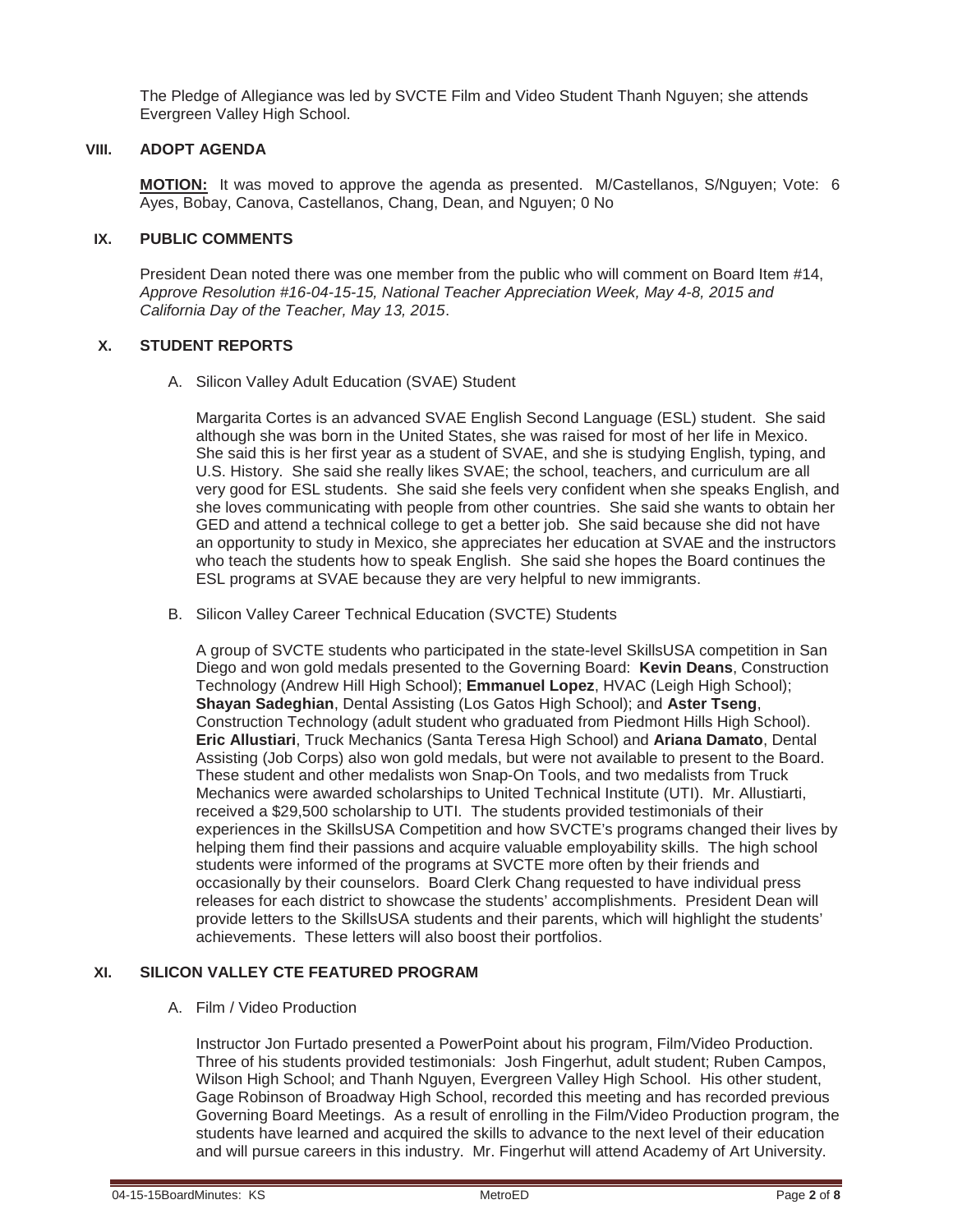Ms. Nguyen has been awarded scholarships and has been accepted to several universities. Mr. Campos wants to become a cinematographer.

#### **XII. SPECIAL ORDER OF BUSINESS**

President Dean asked Superintendent Lynch if there was any special order of business. Superintendent Lynch said there was no Special Order of Business.

#### **XIII. CONSENT/ACTION CALENDAR (ACTION)**

**MOTION:** It was moved to approve Board Items #1 through #6, #13, and #17 through #20 and the removal of Board Items #7 through #12, and #14 through #16 for further discussion. M/Chang, S/Castellanos; Vote: 6 Ayes, Bobay, Canova, Castellanos, Chang, Dean, and Nguyen;  $0$  No

- \*1. Minutes from the Regular Board Meeting of March 11, 2015
- \*2. Minutes from the Special Board Meeting of March 25, 2015
- \*3. Minutes from the Special Board Meeting of April 1, 2015

#### **BUSINESS AND FINANCIAL FUNCTIONS**

- \*4. March Warrants Approval List
- \*5. Donations Offered to District
- \*6. Surplus Items
- \*7. Approve Audit Findings Corrective Action Plans

Board Clerk Chang pulled this Board Item for discussion to bring special attention to it. She said she wanted to acknowledge the corrective action plans being implemented.

**MOTION**: It was moved to approve Audit Findings Corrective Action Plans. M/Chang, S/Castellanos, Vote: 6 Ayes, Bobay, Canova, Castellanos, Chang, Dean, and Nguyen; 0 No

#### **PERSONNEL FUNCTIONS**

\*8. Approve Organization of Staff for 2014-2015

Board Clerk Chang pulled this Board Item for discussion because the MetroED staff made great efforts to make changes to the organization charts, and she welcomed comments from her fellow Board Members. President Dean said he received information at the dais, which further supports the organization charts and tells him whom staff report to. He said he would like additional time to study all information. He said he wants a spreadsheet, which provides more details and a comprehensive perspective of ratios and salaries. He said he wants this Board Item to be brought back at the next Board Meeting.

**MOTION**: Board Item #8 Approve Organization of Staff for 2014-2015 was not approved. It was moved to table Board Item, Approve Organization of Staff for 2014-2015 until the next Board Meeting. M/Nguyen, S/Chang, Vote: 6 Ayes, Bobay, Canova, Castellanos, Chang, Dean, and Nguyen; 0 No

\*9. Approve Personnel Assignment Orders #2015-11 President Dean read into the record the following personnel changes:

#### **Administrative**

#### **Correction**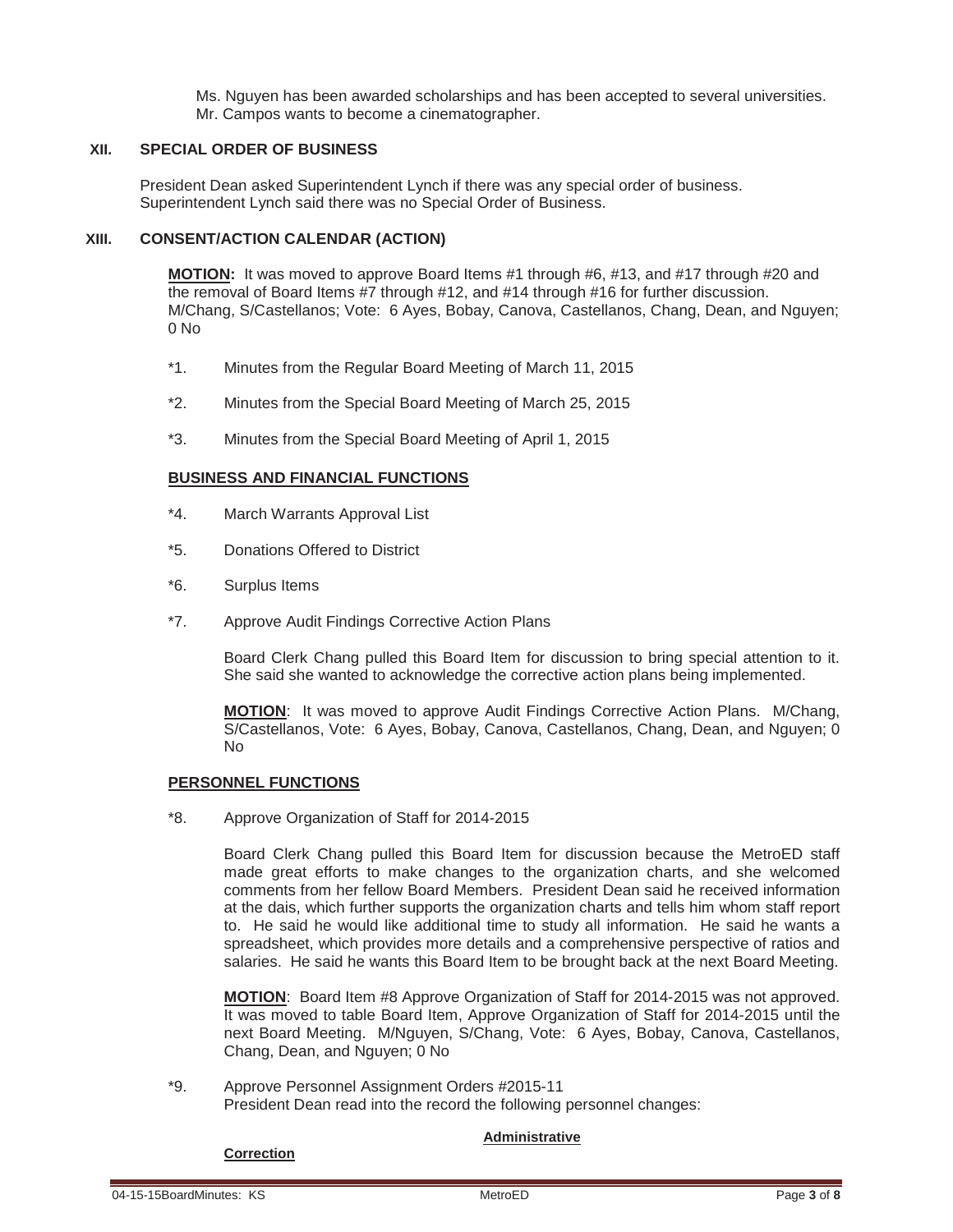| <b>Name</b><br>Susan Glass                                     | <b>Position</b><br>Principal, SVAE<br>(Suzi is retiring not resigning as reported last month) | <b>Effective Date</b><br>6/30/15                           | <b>Position Control #</b><br>140004  |  |
|----------------------------------------------------------------|-----------------------------------------------------------------------------------------------|------------------------------------------------------------|--------------------------------------|--|
| <b>Temporary Position</b><br><b>Name</b><br>Anne Welsh-Treglia | <b>Position</b><br>Interim Credential<br>Coordinator<br><b>Classified Positions</b>           | <b>Effective Date</b><br>April 1, 2015-<br>June 30, 2015   | <b>Position Control #</b><br>140011  |  |
| <b>Short Term</b><br><b>Name</b><br>Kimberly Hover             | <b>Position</b><br><b>Temporary Payroll</b><br>Specialist                                     | <b>Effective Date</b><br>(start) 10/23/14<br>(end) 5/29/15 | <b>Position Control #</b><br>152233  |  |
| <b>Request for Leave</b><br><b>Name</b><br>Junjun Candelario   | <b>Position</b><br>Computer/Network<br>Technician                                             | <b>Effective Date</b><br>3/30/15-4/10/15<br>5/4/15-5/15/15 | <b>Position Control #</b><br>142209  |  |
| <b>Certificated Positions</b>                                  |                                                                                               |                                                            |                                      |  |
| <b>New Hire</b><br><b>Name</b><br><b>Reed Shue</b>             | <b>Position</b><br><b>Medical Terminology</b><br>Teacher                                      | <b>Effective Date</b><br>3/17/15                           | <b>Position Control #</b><br>1452007 |  |
| <b>Temporary Position</b><br><b>Name</b><br>Kevin Halverson    | <b>Position</b><br><b>Teacher SVCTE</b><br><b>Legal Careers</b>                               | <b>Effective Date</b><br>3/17/2015                         | <b>Position Control #</b><br>141001  |  |

**MOTION**: It was moved to approve Personnel Assignment Orders #2015-11. M/Nguyen, S/Chang, Vote: 6 Ayes, Bobay, Canova, Castellanos, Chang, Dean, and Nguyen; 0 No

\*10. Approve Central County Occupational Agency Teachers Association (CTA) Sunshine Proposals to Management for 2015-16

President Dean called CTA President Mike Cortese to approach the podium and speak on Board Item #10. Mr. Cortese said he pulled this Board Item because the dates for the Sunshine Proposals were incorrect. The proposals were for current school year 2014-15 and not for 2015-16. He said CTA Membership wanted the dates to be corrected. Mr. Cortese also said the dates for Board Item #11, Approve Manager's Initial Proposal to Central County Occupational Agency Teachers Associations (CTA) Sunshine Proposal for 2015-2016, should be 2014-15. AFT President Kathy Jasper said Board Item #12, Approve Management's Initial Proposal to San Jose Federation of Teachers (AFT) Sunshine Proposal for 2015-2016, should be corrected to 2014-15. She also said the AFT Sunshine Proposal was approved by the Governing Board in the April meeting for school year 2014-15. The Governing Board proceeded to vote on Board Items #10, #11, and #12.

**MOTION**: It was moved to approve Central County Occupational Agency Teachers Association (CTA) Sunshine Proposals to Management for 2015-16 with the correct year of 2014-15. M/Bobay, S/Castellanos, Vote: 6 Ayes, Bobay, Canova, Castellanos, Chang, Dean, and Nguyen; 0 No

\*11. Approve Manager's Initial Proposal to Central County Occupational Agency Teachers Associations (CTA) Sunshine Proposal for 2015-2016

**MOTION**: It was moved to approve Manager's Initial Proposal to Central County Occupational Agency Teachers Associations (CTA) Sunshine Proposal for 2015-2016 with the correct year of 2014-15. M/Chang, S/Castellanos, Vote: 6 Ayes, Bobay, Canova, Castellanos, Chang, Dean, and Nguyen; 0 No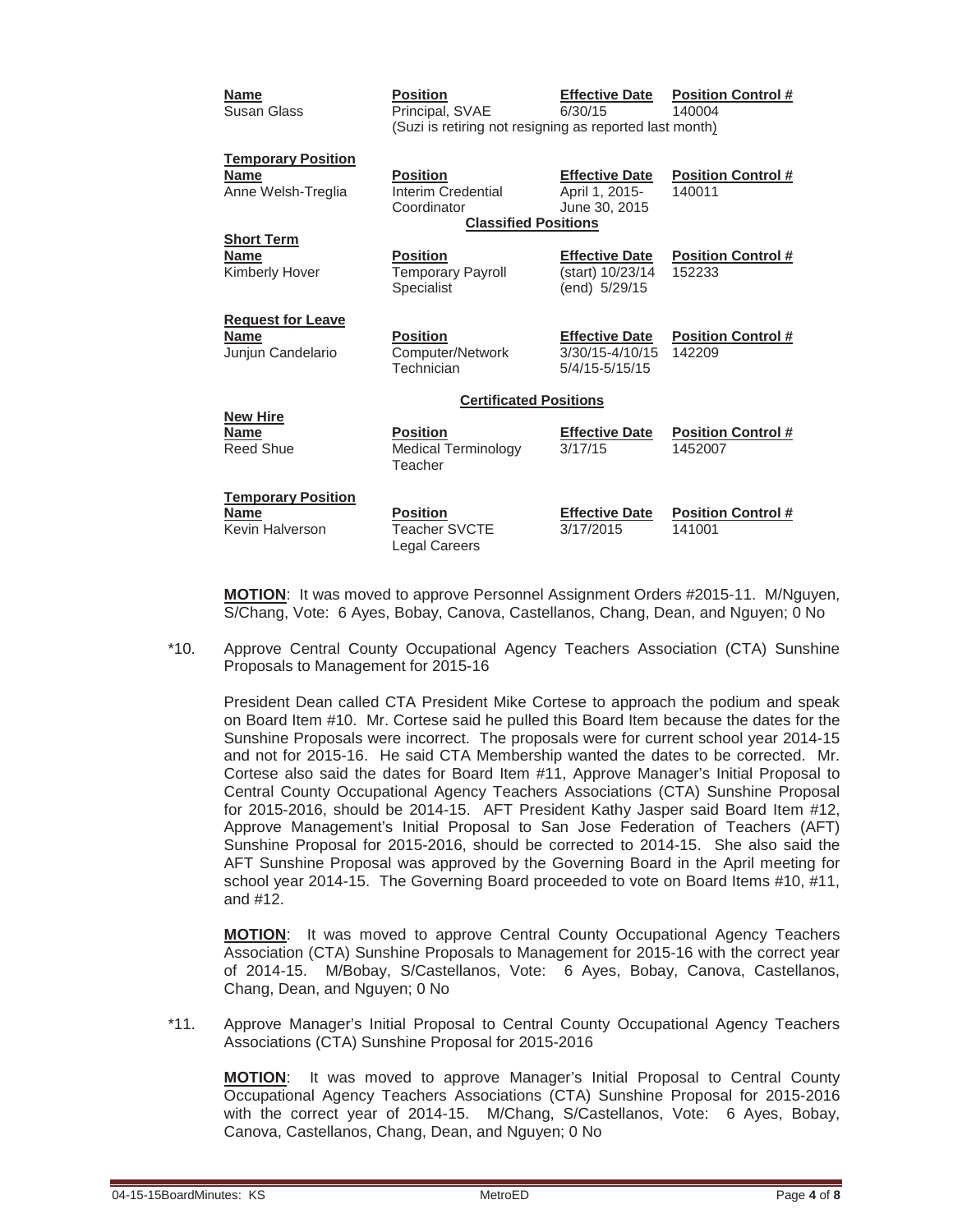\*12. Approve Management's Initial Proposal to San Jose Federation of Teachers (AFT) Sunshine Proposal for 2015-2016

**MOTION**: It was moved to approve Management's Initial Proposal to San Jose Federation of Teachers (AFT) Sunshine Proposal for 2015-2016 with the correct year of 2014-15. M/Nguyen, S/Castellanos, Vote: 6 Ayes, Bobay, Canova, Castellanos, Chang, Dean, and Nguyen; 0 No

- \*13. Resolution #15-04-15-15, Classified Employee Week
- \*14. Approve Resolution #16-04-15-15, National Teacher Appreciation Week, May 4-8, 2015 and California Day of the Teacher, May 13, 2015

President Dean called AFT President Kathy Jasper to approach the podium and speak on Board Item #14. Ms. Jasper's comments included the layoff of half of her AFT members and the perception of spending. She also said the teachers do not feel appreciated.

**MOTION**: It was moved to approve Resolution #16-04-15-15, National Teacher Appreciation Week, May 4-8, 2015 and California Day of the Teacher, May 13, 2015. M/Nguyen, S/Bobay, Vote: 6 Ayes, Bobay, Canova, Castellanos, Chang, Dean, and Nguyen; 0 No

#### **INSTRUCTIONAL AND STUDENT FUNCTIONS**

\*15. Approve Agreement with County of Santa Clara CalWORKs Program Liaison Services (\$594,145) and Sessions to Enhance Professional Skills (\$319,720)

Board Members Castellanos and Vice President Nguyen recused themselves during the discussion of Board Item #15 Approve Agreement with County of Santa Clara CalWORKs Program Liaison Services (\$594,145) and Sessions to Enhance Professional Skills (\$319,720) and Board Item #16 Approve Agreement to Fund Services for CalWORKs Recipients in the Morgan Hill Unified School District because they are both employees of the County of Santa Clara. They did not participate to avoid a conflict of interest, and exited the Auditorium. Member Canova said each Board Member should consult their district counsel to receive guidance in the event a Board Item poses a conflict of interest and the steps to avoid this. The Governing Board Members proceeded to vote on Board Items #15 and #16.

**MOTION**: It was moved to approve Agreement with County of Santa Clara CalWORKs Program Liaison Services (\$594,145) and Sessions to Enhance Professional Skills (\$319,720). M/Bobay, S/Canova, Vote: 4 Ayes, Bobay, Canova, Chang, and Dean; 2 Abstain, Castellanos and Nguyen; 0 No

\*16. Approve Agreement to Fund Services for CalWORKs Recipients in the Morgan Hill Unified School District

**MOTION**: It was moved to approve Agreement to Fund Services for CalWORKs Recipients in the Morgan Hill Unified School District. M/Canova, S/Bobay, Vote: 4 Ayes, Bobay, Canova, Chang, and Dean; 2 Abstain, Castellanos and Nguyen; 0 No

- \*17. Community Classroom Agreement with After Hours Health Care
- \*18. Community Classroom Agreements with Truong Mong Hoa, M.D. and Dr. Rekha Manghnani
- \*19. Appointment of Silicon Valley Career Technical Education Employer Advisory Boards
- \*20. Williams Uniform Complaint Procedures Report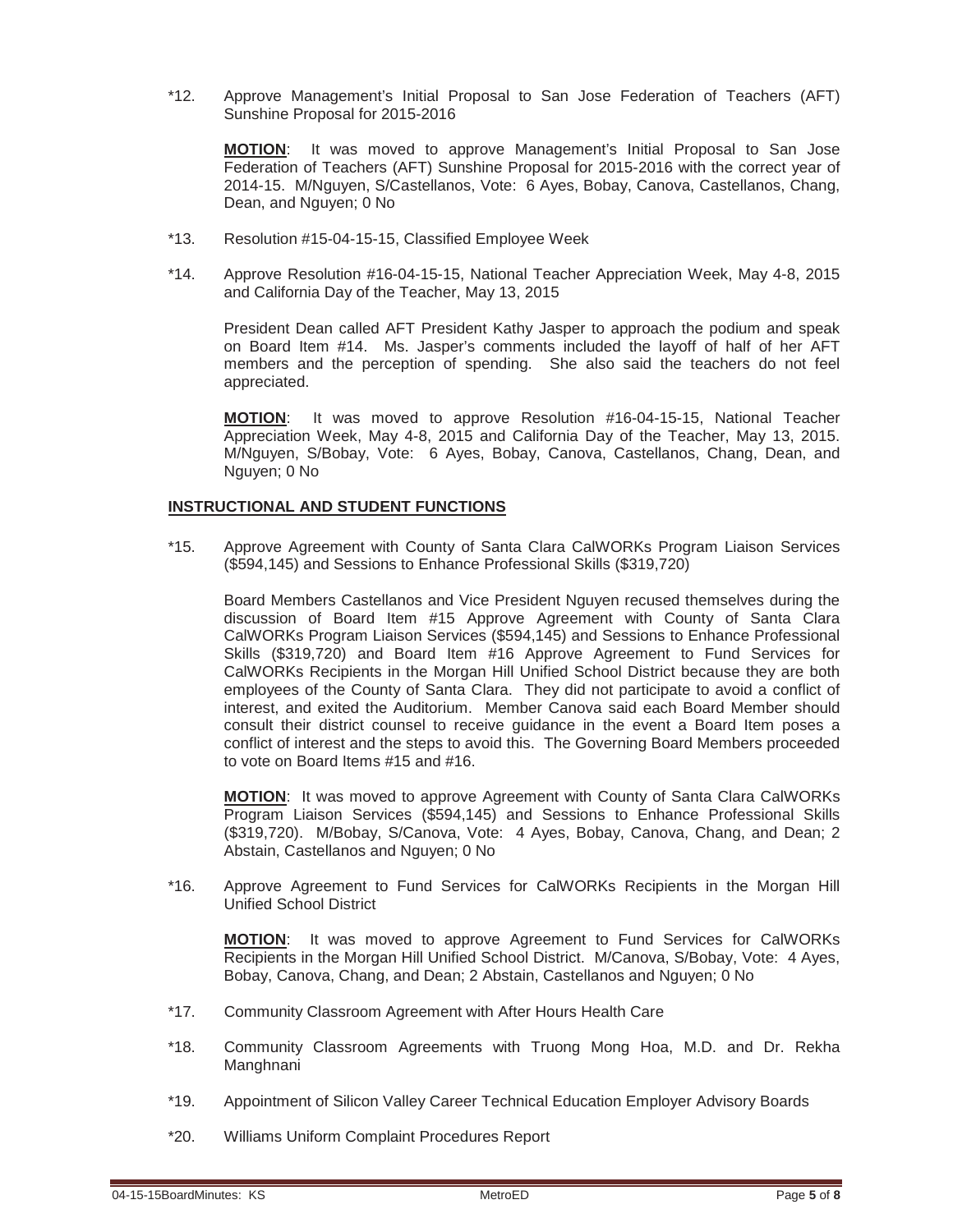### **XIV. INFORMATION ITEMS/DISCUSSION ITEMS**

#### 21. SVCTE Bell Schedule

President Matthew Dean said the bell schedule matrix should be on the MetroED/SVCTE website as a resource for students. Board Clerk Chang said Los Gatos High School's building tutorial period should be included in the matrix. SVCTE Director Cartan said the blocked schedules of the schools in this area preclude working with SVCTE. She would like SVCTE to be a part of the discussions concerning changes to the bell schedules, and the Board Members could help SVCTE to be included because changes affect access to Career Technical Education (CTE). Member Castellanos asked SVCTE Director Cartan to email the bell scheduled matrix to the Board Members with a brief description.

#### 22. Transportation

SVCTE Assistant Principal Peter Vrabel informed the Governing Board of how bus schedules are determined. He said there is less bussing in the second semester because students are out on their internships. More discussion ensued on the process of planning transportation for students and what to do when the start date for each district is different from the start date of SVCTE.

#### 23. Charter Schools / Private School

Superintendent Lynch said the goal of the chart entitled *Charter / Private / JPA Enrollment* was to inform the Governing Board that we are working on charging students who are out-of-district, the number of students we are serving from charter schools, and we are looking at the number of students coming from private schools. She said it would be prudent for MetroED to collect funds from districts that have their students enrolled in our programs. Discussion ensued.

#### 24. Legislative Update

Superintendent Lynch said there are 12 bills in Sacramento for Career Technical Education and two bills for Adult Education. She said although she knows some bills will pass, we will have to wait for the May Revise to obtain more details.

### **XV. ACTION ITEMS AND REPORTS**

#### **BOARD AND ADMINISTRATIVE FUNCTIONS**

None.

#### **BUSINESS AND FINANCIAL FUNCTIONS**

None.

#### **PERSONNEL FUNCTIONS**

25. Approve Resolution #17-04-15-15, Resolution for Reduction or Elimination of Classified **Workforce** 

The Governing Board briefly discussed Board Item #25 Approve Resolution #17-04-15- 15, Resolution for Reduction or Elimination of Classified Workforce and proceeded to vote.

**MOTION**: It was moved to approve Resolution #17-04-15-15, Resolution for Reduction or Elimination of Classified Workforce. M/Nguyen, S/Bobay, Vote: 6 Ayes, Bobay, Canova, Castellanos, Chang, Dean, and Nguyen; 0 No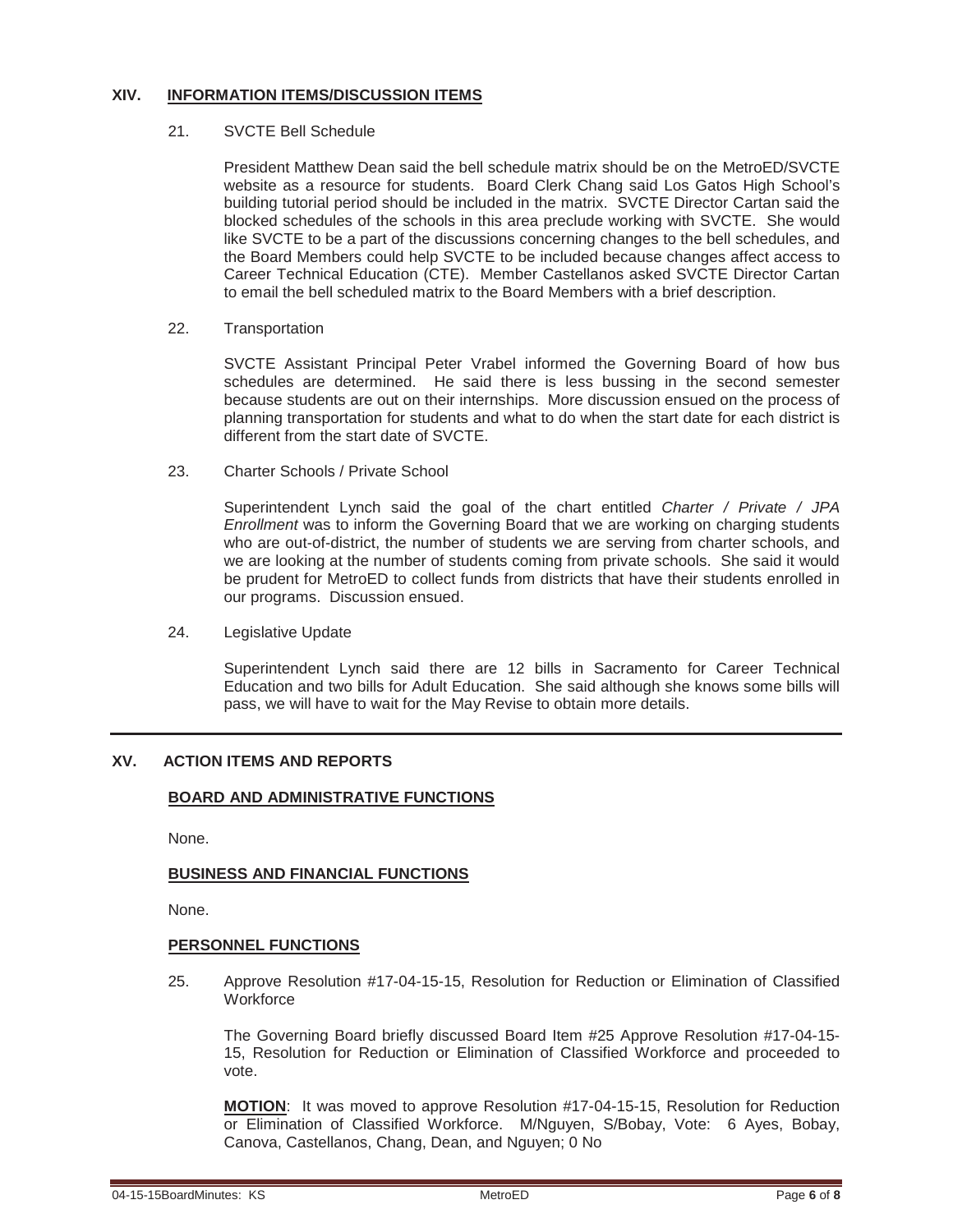## **INSTRUCTIONAL AND STUDENT FUNCTIONS**

None.

### **XVI. EXECUTIVE REPORT/ADMINISTRATIVE REPORTS**

## **1. SVAE Principal Suzi Glass**

- She reported the following:
	- International Day with a PowerPoint presentation of the event
	- SVAE Adult High School Graduation
- **2. SVCTE Director Marianne Cartan**

She reported the following:

- Fashion Show
- Community Colleges coming to SVCTE to proctor tests for high school students
- Prospective students participating in Class Shadow during their districts' spring breaks
- WASC Invitation Flyer
- More information on SkillsUSA state and national competitions, quantified medal winners, and thanked SkillsUSA teachers

### **3. CBO Marie dela Cruz**

She reported the following:

- Scheduled visits with member-district superintendents and CBOs
- Closing out the Fiscal Year
- Facilities reviewing needs and planning for summer projects

### **4. MetroED Superintendent Alyssa Lynch**

She reported the following:

- Fashion Show
- Advertisement of Xilinx and MetroED in the Silicon Valley Business Journal
- SVCTE Bus Contest
- Press Releases for SkillsUSA
- Website meeting with member districts
- Article about the SVCTE Car Show (May  $1<sup>st</sup>$ )
- High school students are informed by their friends about SVCTE programs

### **XI. BOARD COMMENTS**

#### **1. Member Castellanos**

Member Castellanos said she attended the San Jose-Evergreen Community College District Chancellor's Breakfast, and Chancellor Rita Cepeda will retire this summer. One of the highlights of the event was the Adult Ed. Consortium and the bridge-building they did at the District. Their model of long-standing relationships and helping students to advance to the next level will hopefully be replicated all across education.

### **2. Member Bobay**

Member Bobay commented on the SVCTE Fashion Show. His wife won an originally designed denim jacket.

#### **3. Member Canova**

Member Canova said he is looking forward to the SVCTE Car Show.

#### **4. Board Clerk Chang**

Board Clerk Chang discussed the pros and cons of various block schedules.